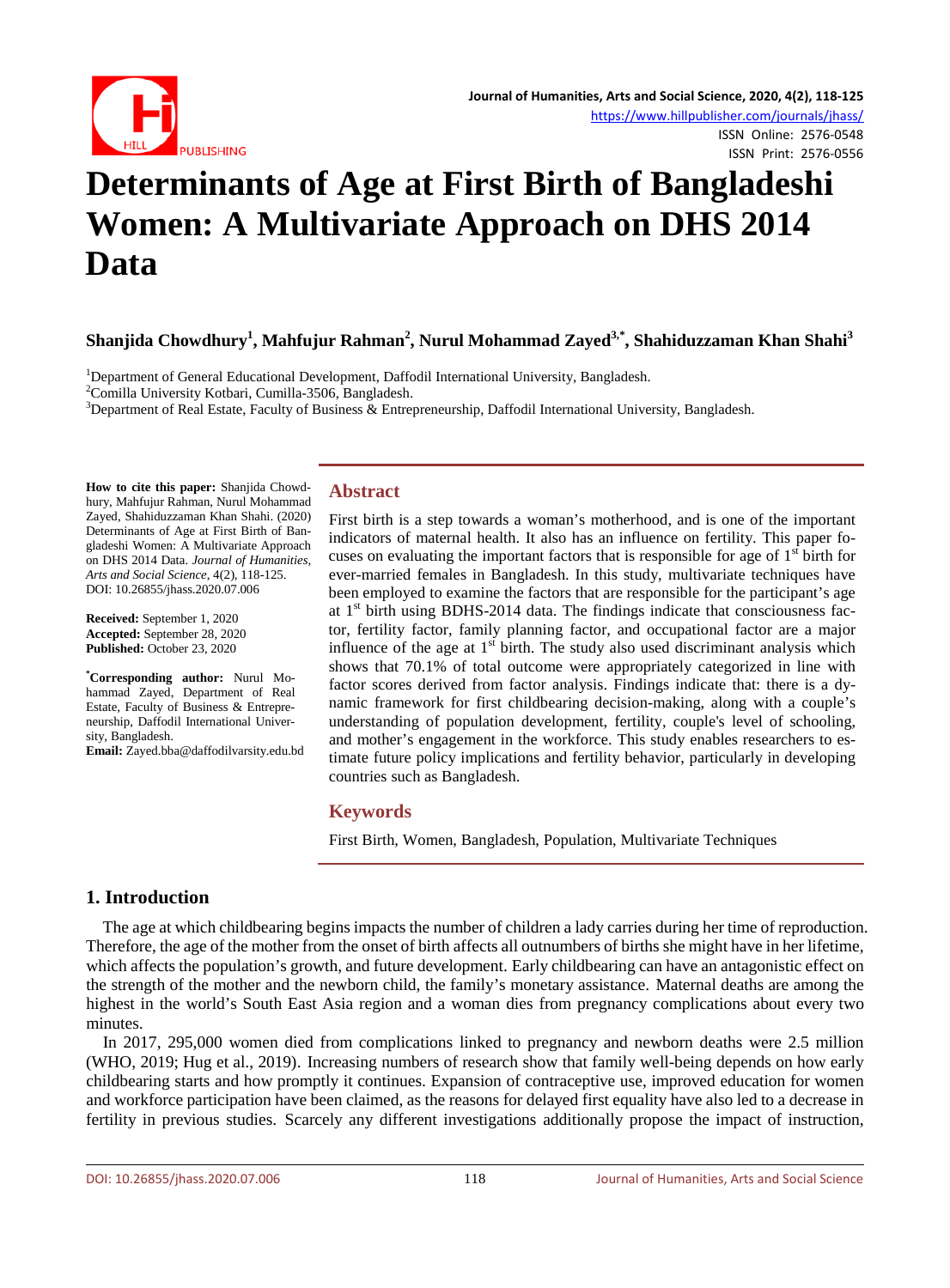riches, race, living spot (urban/provincial), on age from the outset birth. Women's motherhood differs on the basis of women's education level as ladies who have completed her educational degrees have their first child later than ladies who have finished at lower levels. The impact of work was additionally seen in past examinations. The discoveries bolster the recommendation that various determining factor become a force to be reckoned with at various gatherings, including training.

Looking at the regenerative conduct of Tanzanian ladies, it has been gotten that the instruction of a lady, the spot of the home, and religion assume the best jobs in affecting age from the start birth in Tanzania. This examination moreover found that one percent of all initially live births came about because of pre-marriage originations. On account of financial status and race, past examinations uncovered that monetary conditions are significant full-scale level powers driving the progress to parenthood. The outcomes demonstrate that monetary conditions are critical indicators of the two results, with financial conditions for females having impacts unique in relation to those for guys.

A comparison of data from the BDHS surveys of 2004 and 2007 shows a little change in median age for women at her first childbirth. As with other developing countries, socio-economic conditions in Bangladesh also play a critical role in fertility. The most important variation in previous studies has been explained by family pressure among socioeconomic and cultural determinants. It is extremely hard to decrease fruitfulness in complex socio-social settings in provincial Bangladesh. Recent studies have examined fertility trends to expose the most important factors inhibiting and enhancing fertility for married teenagers in Bangladesh. Highest education level among all the surrounding covariates is hypothesized as the most important factor inhibiting fertility for adolescents. In most previous studies, the researchers attempted to classify major determinants of fertility or occasionally differentials by analyzing age determinants at first birth. This research attempted to investigate the underlying factors that decide the age of the respondent at first birth, rather than the normal analysis of regression.

#### **2. Literature Review**

Improving the endurance and prosperity of mothers will not just increment the strength of social orders, yet it will likewise diminish imbalance and destitution (Yeaseen, 2017). Having the first birth is one of the most critical occasions in a women's life. It demonstrates the start of concentrated obligations of parenthood and childcare. Early commencement of first birth decreases personal satisfaction because of the duties of parenthood and childcare. Early passage into parenthood stretches the regenerative period and along these lines expands fertility. It is a significant determinant of enormous family size just as quick populace development. Youthful mothers and fathers may likewise be less versatile even with the physical, enthusiastic, and monetary burdens associated with bringing up children and have less pressure buffering assets (Nicola, 2013). It has been archived that exceptional maternal and fatherly age influences adversely fecund ability, and the physiological capacity of couples to conceive (Larsen & Yan, 2000; Sartorius & Nieschlag, 2010). Around one-fourth of young ladies matured 10-14 in developing nations are not taken on school, and every year in excess of 14 million young ladies aged 15-19, the greater part of whom are not in school conceive an offspring. A developing number of studies propose that family prosperity is molded by how soon childbearing is started and how quickly it continues. Extension of contraceptive use, increment in women's education and work power investment have been contended as the explanations behind deferred first equality likewise a purpose behind fertility decrease in past examinations (Abbasi-Shavazi, 2002; Erfani, 2008). Examinations between Eastern and Western Europe are exceptionally compelling because of the longstanding example of prior female marriage and fertility in the East, which suggests less choice into early motherhood (Frejka, 2004). In Bangladesh, the middle age from the first birth is around 18 years overall age companions, with the exception of women age 20-24 years, whose middle age from the outset birth is 19 years, showing a slight increment in the age from the first birth as of late. A correlation of information from the 2004 and 2007 BDHS reviews shows a slight increment in the middle age from the first birth for women in all age groups (Mitra, et al., 2009). Like other developing nations, in Bangladesh, the socio-affordable example additionally assumes a fundamental job on fertility. Among financial and social determinants, family pressure clarified the hugest change in previous studies (Haque, 2009). It is extremely hard to diminish fertility in complex socio-social settings in rustic Bangladesh. A few procedures are theorized to underlie this relationship between early parenthood and poorer later health. For women, pregnancy, parturition, and lactation present physiological difficulties that might be more prominent for youthful mothers (Pirkle, 2014). The quality of the negative relationship between female age and fertility has seen as considerably more grounded in women who have never imagined, since they may experience the ill effects of essential barrenness (Steiner & Jukic, 2016). Moreover, men play a significant job in deferring parenthood due to having deficient information about conceptive life expectancy and delaying shaping organizations and childbearing with women (Hammarberg, et al., 2017).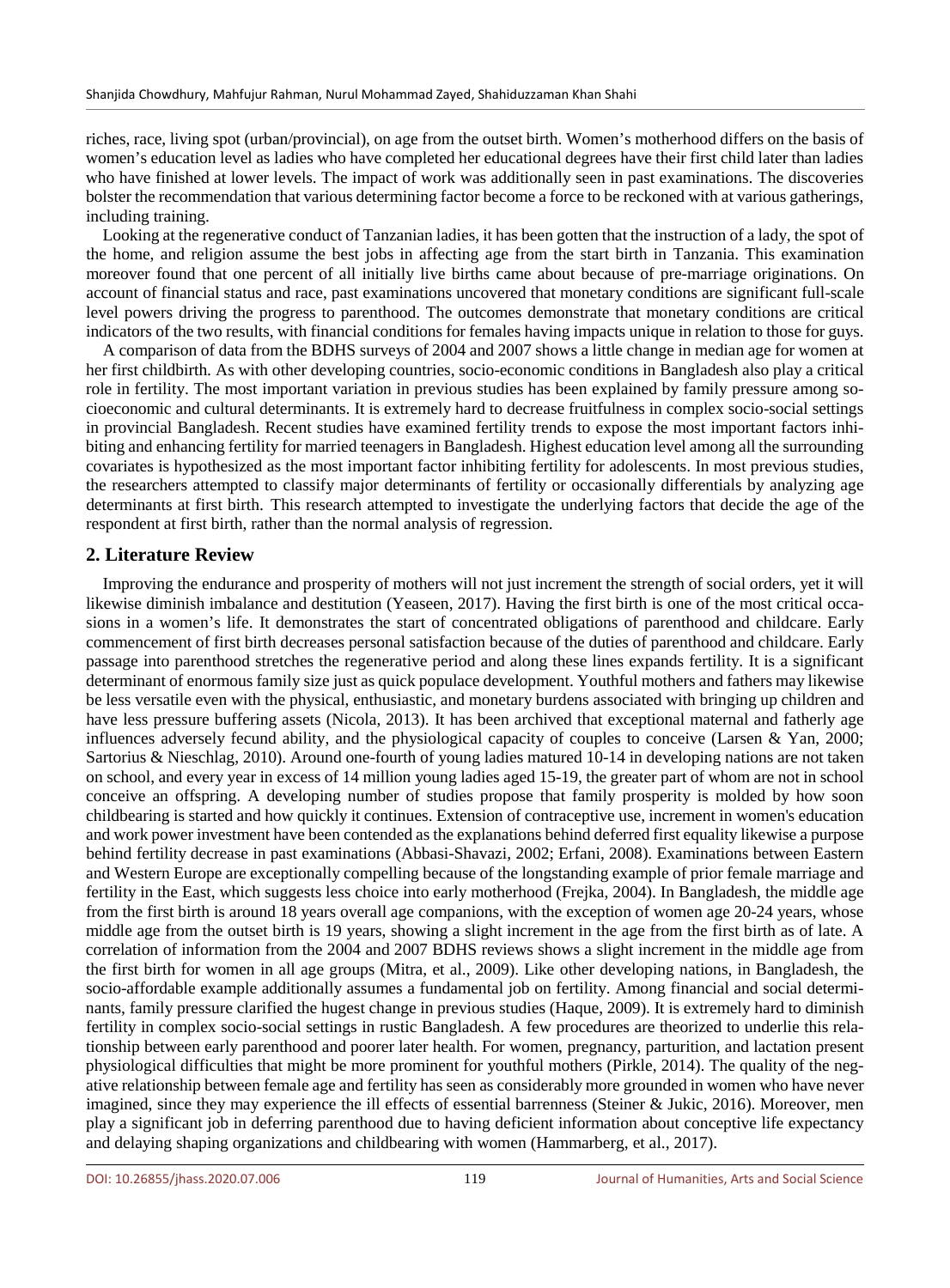## **3. Data and Variables**

#### **3.1 Data source:**

The Data for the study collected from Demographic Health survey (DHS), 2014.

## **3.2 Description of the Variables:**

For this study Total number of children ever born of women in Bangladesh is used as the dependent Variable and the predictor variables that have been included for this analysis which are Division, Age 5-years group, Type of place of residence, respondent's educational qualification, Religion, Wealth index, Husband/partner's education level, Husband/partner's occupation, working status of respondent, media exposure, husband age, age at 1st marriage, contraceptive use, etc. For the appropriateness of this examination, a few factors are recorded and simultaneously new factors made by consolidating data of certain factors rather than the factors with their unique codes.

## **4. Methodology**

For a larger contingency table, some other method is needed. Chi-squared tests of statistical independence supplies this need. To determine the significant factor in determining the age at first birth of Bangladeshi women factor analysis has been used in this study. The main goal is to identify the most relevant factors from a set of possible explanatory variables. Discriminant analysis is also used in this study.

## **4.1 Analysis**

In this study, maximum respondent's current age lies in 25-30 years period (Figure 1).



**Figure 1. Age of Respondents (Source: Estimated).**

In our study, age at first birth is ranging from 10 up to 49 years. But 75.9% has given birth before 20 years old (Table 1).

| Table 1. Frequency Distribution of Age |           |         |                           |  |  |  |
|----------------------------------------|-----------|---------|---------------------------|--|--|--|
|                                        | Frequency | Percent | <b>Cumulative Percent</b> |  |  |  |
| $10-19$ years                          | 11,352    | 75.3    | 75.3                      |  |  |  |
| $20-29$ years                          | 3,588     | 23.8    | 99.2                      |  |  |  |
| $30-39$ years                          | 123       | 0.8     | 100                       |  |  |  |
| $40-49$ years                          | 3         | 0       | 100                       |  |  |  |
| Total                                  | 15,066    | 100     |                           |  |  |  |

#### **Table 1. Frequency Distribution of Age**

Source: Estimated.

In this study, the residential status stated that 66.3% are from rural life. In case of division, the figure of age at first birth of married woman is 17.2% in Dhaka, whereas 16.1% in Chittagong division. Like other countries, our nation is not affected through ethnicity or minority. But religious sector is still a concern in our work. The lion's portion is possessed through Muslim societies.

Wealth index is a relevant and far reaching drivers for woman occurring child marriage. On our study, 62.4% are in middle or rich families. Education level of respondents is quite satisfactory as the frequency of literate respondents is staggering in primary and secondary level for aged at first birth women (Figure 2).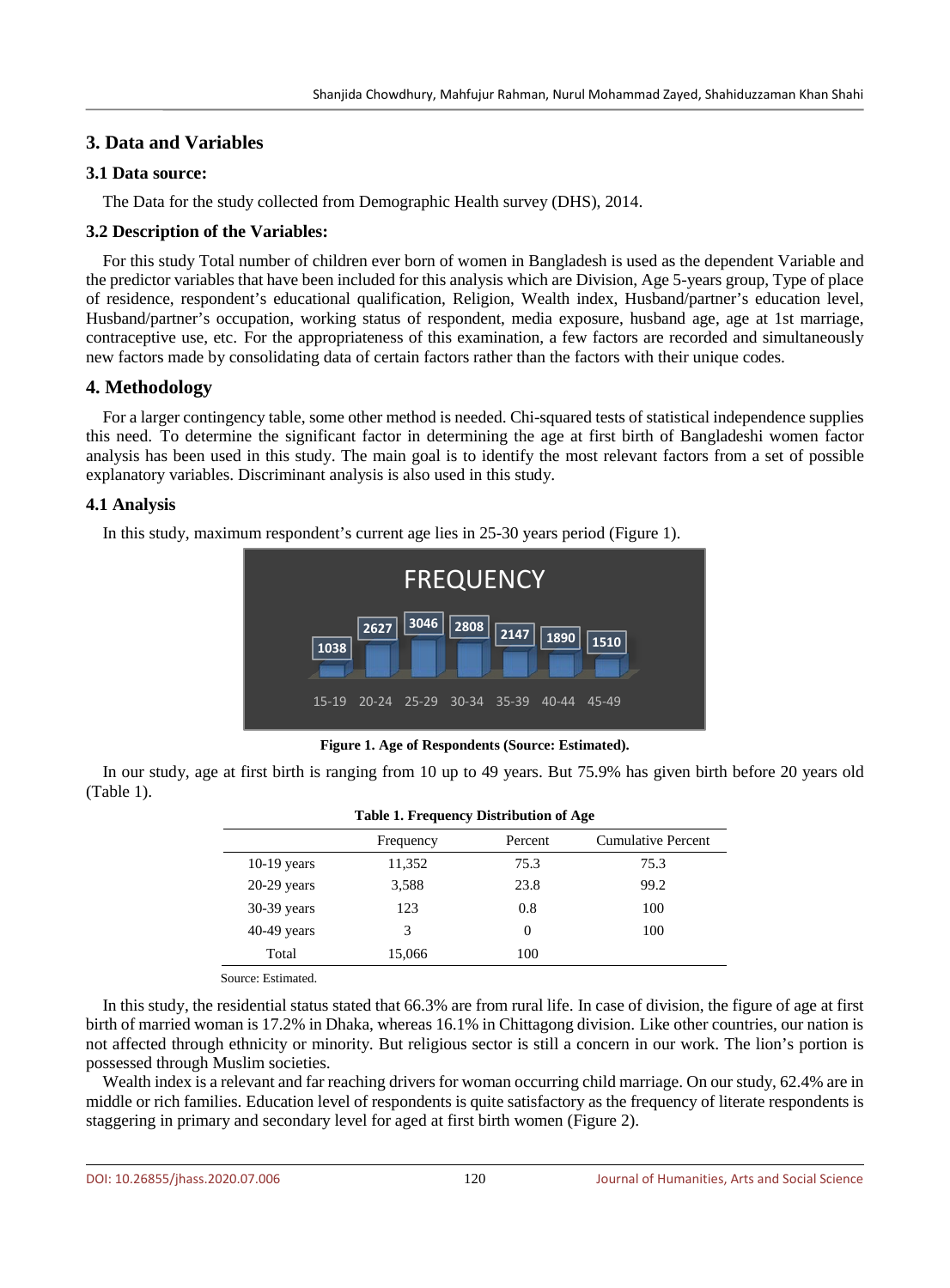Shanjida Chowdhury, Mahfujur Rahman, Nurul Mohammad Zayed, Shahiduzzaman Khan Shahi



**Figure 2. Frequency Distribution of Level of Education (Source: Estimated).**

Education of husband is also crucial for alleviating ignorance and superstition prevailing in our society. But our study found the level of uneducated husbands is still higher than primary or secondary level accomplished groups (Figure 3).



**Figure 3. Frequency Distribution of Level of Education of Households (Source: Estimated).**

Respondent's participation in workforce is a premium factor for women or child related issues or problems. 31.6% percent are already engaged in the workplace of employment. The lifestyle and job situation of respondent's husband is also sometimes liable in health-related issue for maternal or child sectors. Manually skilled persons are in a rising number than others category (Table 2).

|                                   | Frequency | Percent | <b>Cumulative Percent</b> |  |  |  |
|-----------------------------------|-----------|---------|---------------------------|--|--|--|
| Did not work                      | 123       | 0.8     | 0.8                       |  |  |  |
| Professional/technical/managerial | 1,487     | 9.9     | 10.7                      |  |  |  |
| <b>Sales</b>                      | 2,969     | 19.7    | 30.4                      |  |  |  |
| Agricultural—self-employed        | 1,498     | 9.9     | 40.3                      |  |  |  |
| Agricultural—employee             | 2.672     | 17.7    | 58.1                      |  |  |  |
| Household and domestic            | 14        | 0.1     | 58.2                      |  |  |  |
| <b>Services</b>                   | 1,156     | 7.7     | 65.8                      |  |  |  |
| Skilled manual                    | 4,808     | 31.9    | 97.7                      |  |  |  |
| Unskilled manual                  | 339       | 2.3     | 100                       |  |  |  |
|                                   |           |         |                           |  |  |  |

**Table 2. Frequency Distribution of Lifestyle and Job**

Source: Estimated.

One of the latent factors for taking birth early is immaturity of husband. On our dissertation, most of the husband's age is more than 25 years old (Table 3).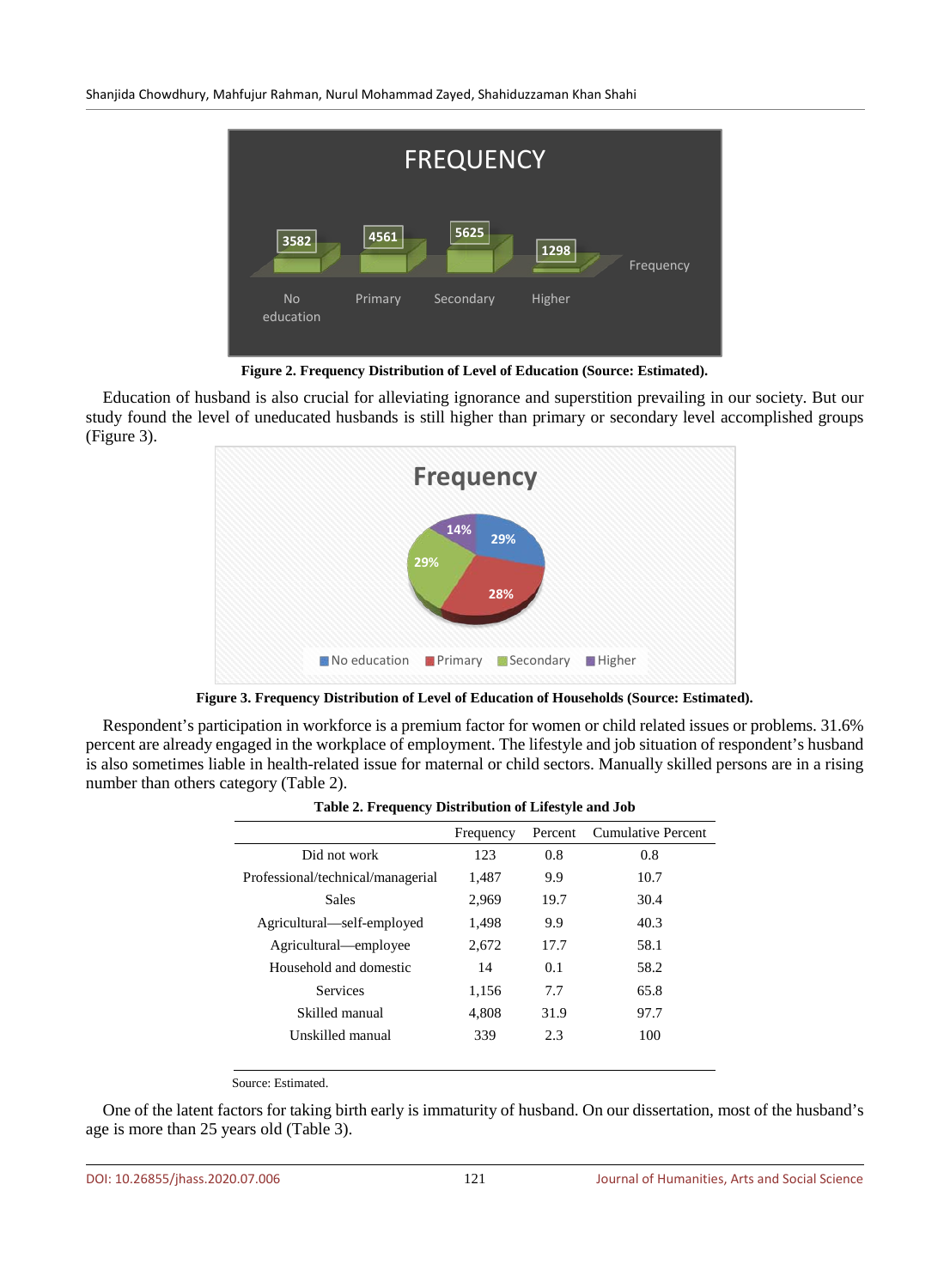| $\sim$ 0.000 $\sim$ 0.000 $\sim$ 0.000 $\sim$ 0.000 $\sim$ 0.000 $\sim$ 0.000 $\sim$ 0.000 $\sim$ 0.000 $\sim$ |  |  |  |  |  |  |
|----------------------------------------------------------------------------------------------------------------|--|--|--|--|--|--|
| <b>Cumulative Percent</b>                                                                                      |  |  |  |  |  |  |
|                                                                                                                |  |  |  |  |  |  |
|                                                                                                                |  |  |  |  |  |  |
|                                                                                                                |  |  |  |  |  |  |
|                                                                                                                |  |  |  |  |  |  |
|                                                                                                                |  |  |  |  |  |  |
|                                                                                                                |  |  |  |  |  |  |

**Table 3. Frequency Distribution of Immaturity of Husbands**

Source: Estimated.

Contraceptive use and its prevalence is also a crucial factor. Out of 15,066 respondents, 66.1 percent are used currently or before of contraceptive methods. It is an advantage of today's age that radio, newspapers and television has provided prime work on family planning protection. In our study, only 21% have exposed with media. The time span of marriage is a vital part for anyone's life. So, our study reveals maximum occurrences of first marriage under 20 years old (Table 4).

| Table 4. Frequency Distribution of Age of First Marriage |  |  |  |
|----------------------------------------------------------|--|--|--|
|----------------------------------------------------------|--|--|--|

|               | Frequency | Percent           | Cumulative Percent |
|---------------|-----------|-------------------|--------------------|
| $10-20$ years | 14,276    | 94.8              | 94.8               |
| $21-30$ years | 770       | 5.1               | 99.9               |
| $31-40$ years | 17        | 0.1               | 100                |
| $41-49$ years | 3         | $\mathbf{\Omega}$ | 100                |
|               |           |                   |                    |

Source: Estimated.

#### **4.2 Bivariate analysis**

Result of the bivariate analysis, shown in Table 5 in appendix. From the result of bivariate analysis, in case of Dhaka division, the percentage is slightly higher (17.20%) for aged at first birth of married woman than Chittagong (16.10%) or other division. For each age-group of child at first birth, the number of urban persons is much lower than rural respondents.

Overall 23.8% while 19.2% for 10-19 years age group has not seen the light or power of education. Also, 25.10% has assured primary level education and 28.50 % has completed their secondary level. But this increasing manner is not seen in higher level as it drops down into 2.5% for 10-19 years but rises in 5.7% for 20-29 age group. In case of Muslim, the number of respondents has surpassed in each age-group than other religions. Overall, the social class of ricer level is 20.9% is higher than others. But in cell-wise, middle class for 10-19 years old is highest than other cell frequency. Education level of respondent's husband is still higher for illiterate society. But in age-group, the younger (i.e., 10-19 years) group is engrossed in illiteracy. Also, this youngest group is higher in secondary level. The power of media in family planning is now study variable in recent decades. In case of family planning, most respondents argue that the power of media is not active for maintain or taking action in family planning (79.70%). Age at first marriage is also entangled before age at first birth for married woman. Still teenage or adolescent or child marriage is whereas a problem in our society is also observed in our study as 94.8% has knitted in nuptial stage before 20 years. Taking contraceptives after marital stage is not a new word in today's world as 66.1% has already or using contraceptives. More precisely, 50.4% or in a half of population aged under 20 years have experienced with the stages of contraception and its position.

#### **4.3 Multivariate analysis**

In this paper PCA with varimax rotation is showing where rotated loadings 0.5 or higher to confirm that independent variables identified are represented by a particular factor of a rotated matrix (Table 5). From factor analysis, four components were extracted. In this study, factor 1 coincides with 3 variables, Moher's educational level (0.811), husband's educational level (0.787) and wealth index (0.72). As age at first birth increases with increased level of education as well as awareness, so this factor named as "consciousness factor". Again, another motive of such naming is this factor is negatively related with place of residence (-0.451), that specifies the differential status of consciousness on residence wise as compared to urban women, rural women have earlier first birth.

On factor 2 it associated with Husband's age (0.883) and age-group of respondents (0.891), which indicates the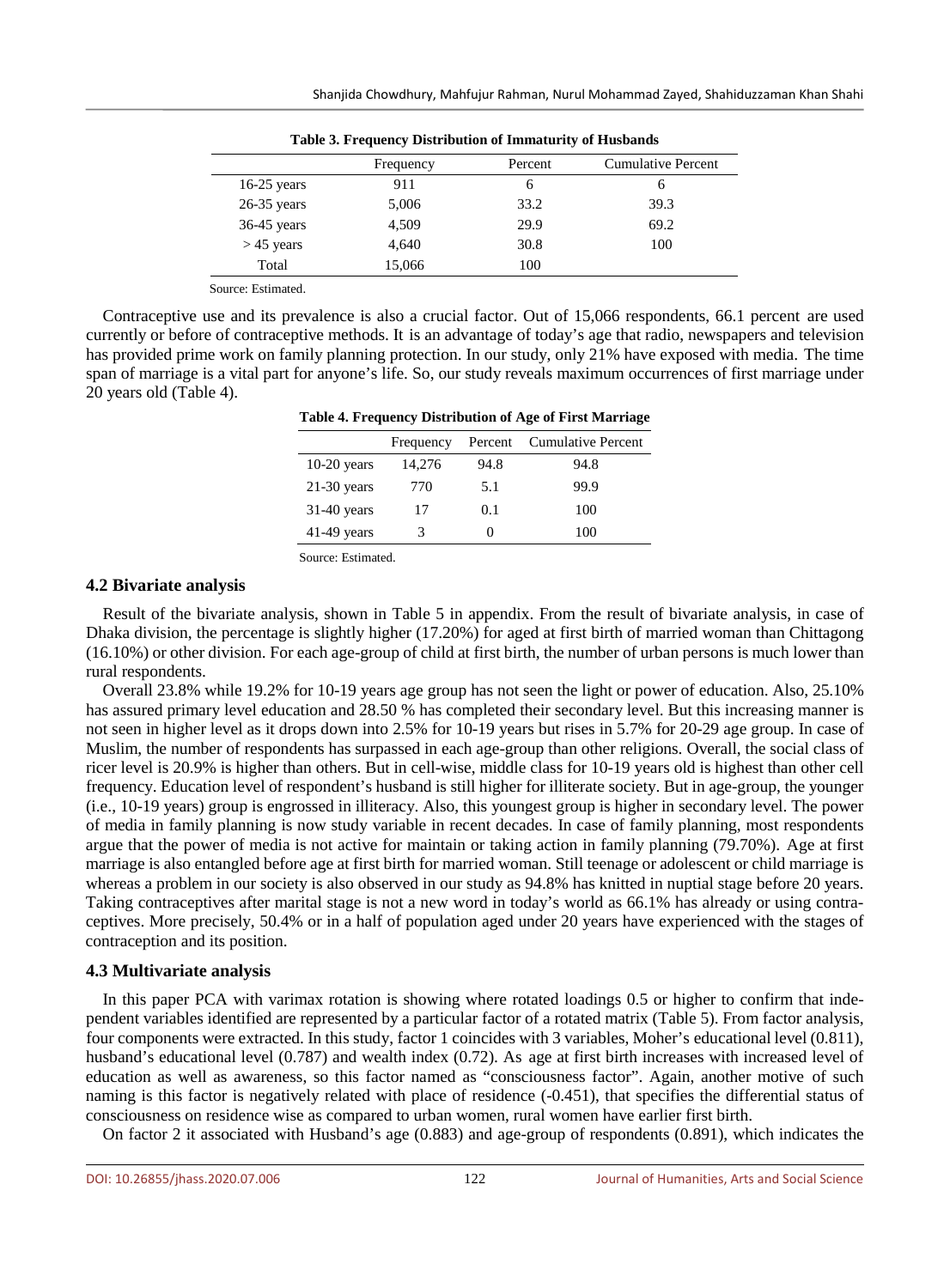fecundity factor.

|                                        | Component |                |          |                |  |
|----------------------------------------|-----------|----------------|----------|----------------|--|
| Variables                              |           | $\overline{2}$ | 3        | $\overline{4}$ |  |
| Age in 5-year groups                   | $-0.301$  | 0.891          | $-0.031$ | $-0.008$       |  |
| <b>Division</b>                        | $-0.155$  | $-0.027$       | 0.382    | $-0.232$       |  |
| Type of place of residence             | $-0.451$  | $-0.228$       | 0.212    | $-0.457$       |  |
| Highest educational level              | 0.811     | $-0.149$       | 0.089    | $-0.139$       |  |
| Religion                               | 0.007     | 0.029          | 0.356    | 0.027          |  |
| Wealth index                           | 0.720     | 0.327          | $-0.204$ | 0.144          |  |
| Husband/partner's education level      | 0.787     | 0.125          | 0.036    | $-0.155$       |  |
| Husband/partner's occupation (grouped) | $-0.269$  | $-0.306$       | $-0.473$ | 0.332          |  |
| Respondent currently working           | $-0.184$  | 0.115          | 0.424    | 0.576          |  |
| media exposure                         | 0.478     | 0.145          | $-0.058$ | 0.247          |  |
| husband age                            | $-0.289$  | 0.883          | $-0.031$ | $-0.012$       |  |
| age at 1st marriage                    | 0.382     | 0.219          | 0.315    | $-0.254$       |  |
| contraceptive                          | 0.075     | $-0.144$       | 0.523    | 0.422          |  |

**Table 5. Rotated Component Matrix**

Extraction Method: Principal Component Analysis., Rotation Method: Varimax with Kaiser Normalization. Rotation converged in 7 iterations. Source: Estimated.

Family planning impacts fertility through the use of contraceptives. Family planning was the third factor investigated for age at first birth; due to a strong association with pregnancy status (0.523) and age at first marriage (0.315). High factor loading has been seen for mother's employment status. This signifies the ground for working mothers to have children later.

Our final factor associates 1 variable named respondent's working status. So, fourth and final factor is the occupational factors.

This study considers the factors that have Eigenvalue more than 1 and these four factors take out from factor analysis, which elucidate the variation of age at first birth by 20.643%, 15.138%, 8.846%, and 8.154% and altogether four factors explained 52.782% of total variation (Table 6).

| Age at first birth (dichotomous) |       |                        | Predicted Group Membership |          |        |  |  |
|----------------------------------|-------|------------------------|----------------------------|----------|--------|--|--|
|                                  |       |                        | $\epsilon$ or equal 20     | >21      |        |  |  |
| Original                         | Count | $\epsilon$ or equal 20 | 12,501                     | $\Omega$ | 12,501 |  |  |
|                                  |       | > 21                   | 736                        | 1,829    | 2,565  |  |  |
|                                  | $\%$  | $\epsilon$ or equal 20 | 100                        | 0        | 100    |  |  |
|                                  |       | >21                    | 28.7                       | 71.3     | 100    |  |  |

**Table 6. Results of Discriminant Analysis**

Source: Estimated.

The Discriminant Analysis was used to study the relationship between the factors explored in factor analysis and the mother's age at first birth, as presented in Table 6. Mothers who have entered child-bearing status at age (under 20) and others (upper than 20) are considered to be two groups for this analysis. The purpose behind these clusters is to know the efficacy of the study findings for adolescent mothers precisely and to avoid computational complexity (see Table 6). Overall, 95.1% of the mother's age at first birth was correctly predicted on the basis of the discriminant function analysis. For mothers of lower age and adolescents (below 20), 28.7% of mothers were correctly classified, while for other mothers (above 20), 71.3% were correctly classified. In other words, the sensitivity of the discriminant function was 28.7% and the specificity was 71.3%.

## **5. Conclusion and Policy Recommendations**

First birth is a step to motherhood for a woman; it is also a significant predictor of mother's health. In the present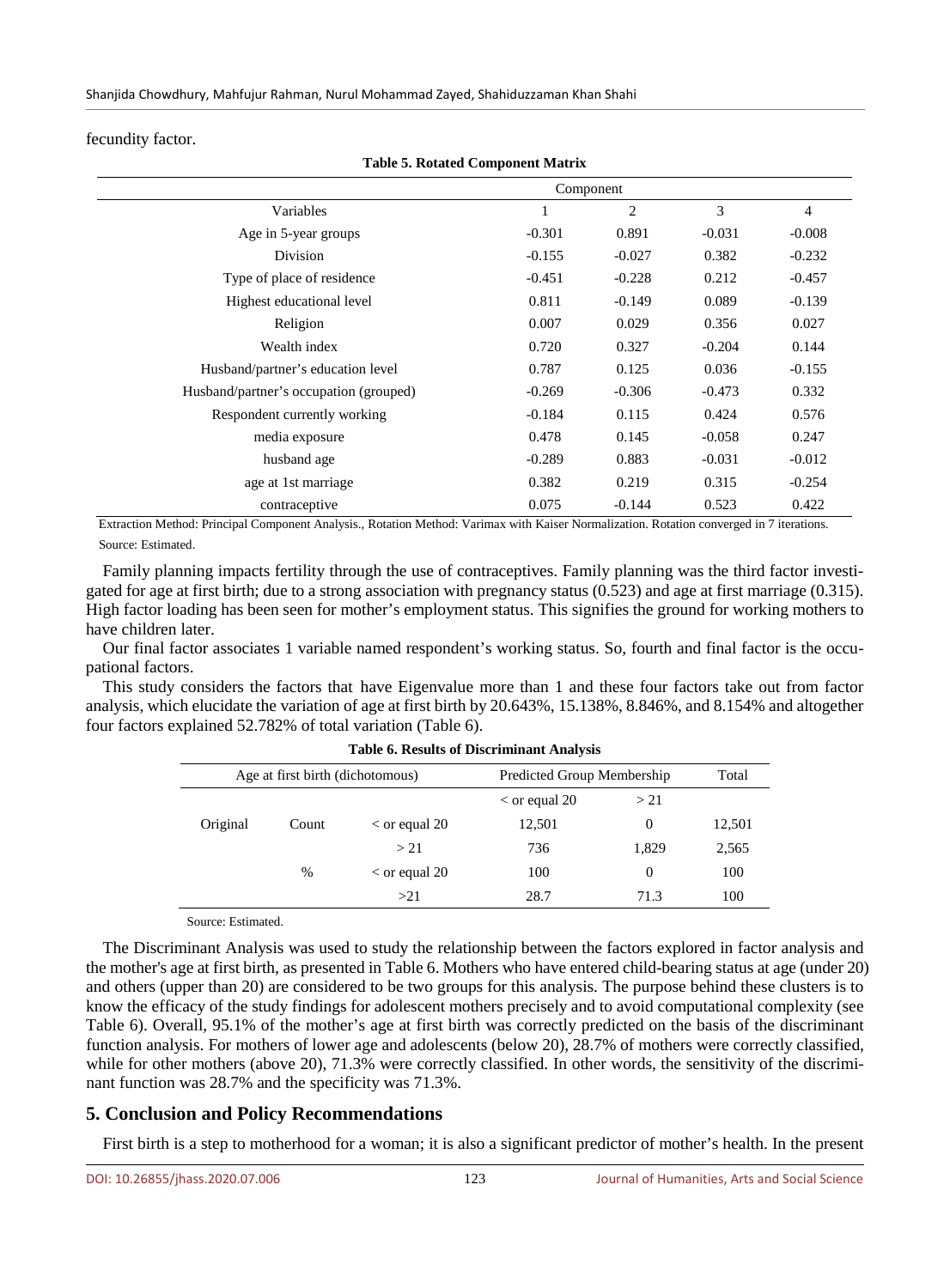analysis, multivariate techniques have been employed to examine the fundamental factors that decide the age of the respondent at first birth using BDHS-2014 data. The findings indicate that in Bangladesh literacy factor, fecundity factor, family planning factor, occupational factors are a major cause of the age at first birth of women. Acceptability of the results was established by a discriminant analysis, which indicates that 70.1% of the total observations were categorized correctly according to the factor scores found from the factor analysis.The greatest amount of variance, according to factor analysis, is explained by the consciousness variable. It has been shown that qualified mothers often have fewer children and are mindful of the benefits of delayed childbearing. Nevertheless, in Bangladesh's socio-economic background, the degree of education of women still depends on the framework of the family/socio-economic status due to religious and other social perspectives. Despite improvement of the women's education scenario, significant improvement of the fertility scenario is not feasible. Also, it also relates to the involvement of mothers in the labor force. The job status of the mother has a substantial effect on the age at first birth. This also has a certain connection with mothers' jobs, if trained mothers do not have an adequate employment, they would not be involved in higher jobs.

Steps should be taken to enhance spousal coordination on family planning, to encourage small family expectations and an optimal pregnancy spacing. Special attention should be paid to newly-wed couples and the adoption of reproductive health services among teenagers. Overall, raising awareness through counseling and social events will be a safe way to protect mothers from early childbearing. The results of this study indicate that women should be married at a later age. Or, the government may take the necessary measures to resist early marriage of women. The influence of mass media is vast; it can be used prominently to make rapid changes to any socio-cultural or socio-economic problem.

#### **Acknowledgement**

Special thanks are given to World Bank for giving access to their online version of World Development Indicators (WDI), the World Bank database.

## **References**

- Abbasi-Shavazi, M. M. (2002). Revolution, war and modernization: Population policy and fertility change in Iran. *Journal of Population Research*, 19(1), 25-46.
- Erfani, A. (2008). Rapid fertility decline in Iran: Analysis of intermediate variables. *Journal of Biosocial Science*, 40(3), 459-478.
- Frejka, T. J.-P. (2004). "Baltic region," in Tomas Frejka and Jean-Paul Sardon (eds.). In *Childbearing Trends and Prospects in Low-Fertility Countries.* (pp. 253-270). Dordrecht: Kluwer Academic Publishers.
- Hammarberg, K., et al. (2017). Men's knowledge, attitudes and behaviours relating to fertility. *Hum Reprod*, 23, 458-80.
- Haque, M. (2009). Socioeconomic Determinants of Age at First Birth in Rural Areas of Bangladesh. *Asia Pacific Journal of Public Health*, 21(1), 104-111.
- Hug, L., Alexander, M., You, D., Alkema, L., and for Child, U. I. A. G. (2019). National, regional, and global levels and trends in neonatal mortality between 1990 and 2017, with scenario-based projections to 2030: a systematic analysis. *The Lancet Global Health*, 7(6), e710-e720.
- Lappegård, T. (2005). The Multifaceted Impact of Education on Entry into Motherhood. *European Journal of Population*, 21, 31-49.
- Larsen, U. and Yan, S. (2000). The age pattern of fecundability: an analysis of French Canadian and Hutterite birth histories. *Social biology*, 47(1-2), 34-50.
- Mitra, et al. (2009). *National Institute of Population Research and Training (NIPORT).* Bangladesh: Bangladesh and Calverton, Maryland, USA: National Institute of Population Research and Training, Mitra and Associates, and Macro International.
- Nicola, B. (2013). Family trajectories and health: A life course perspective. *European Journal of Population/Revue européenne de Démographie*, 29(4), 357-385.
- Nour, N. M. (2006). Health consequences of child marriage in Africa. *Emerging Infectious Diseases*, 12(11), 1644.
- Pirkle, C. M.-V. (2014). Early maternal age at first birth is associated with chronic diseases and poor physical perfor-